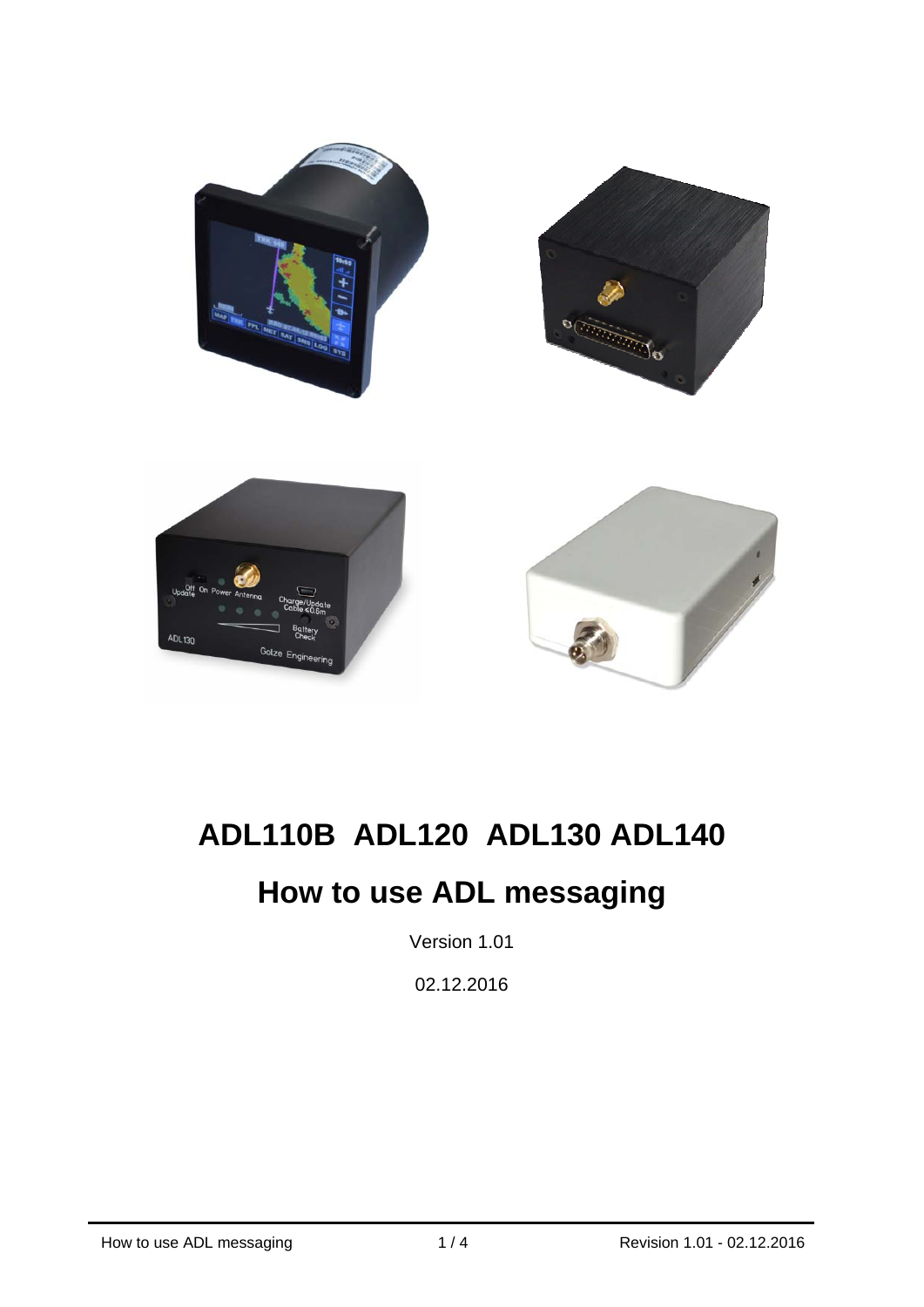## **1 General Description**

The ADL devices are designed to bring you in flight data link weather. But besides this core feature the devices can also be used to transmit short messages to the ground. This manual will guide you through the special aspects of ADL satellite messaging.

## **2 Text / SMS messages**

The ADL devices are able to transmit test/SMS messages to mobile phones on the ground. Those messages are transmitted as pure data over the satellite network. On the ground our server will forward those messages as conventional cellular SMS messages. This means the ADL devices actually have no real Iridium phone number but the whole SMS part is handled by our server on the ground. Thus, SMS messages you receive will originate from a standard German phone number.

## **2.1 Outgoing SMS**

You compose the SMS message using the ADLConnect app. Please note that you have to specify the full receiver mobile phone number starting with  $+$  and the full country code. The message will then be transmitted as data over the Iridium satellite network and forwarded to the mobile phone network b our server. At this point the sending number +4915776418678 will be added to the message.

At this moment a copy of the SMS is sent by email to the email address associated with your ADL device for reference purposes. Please note you can not answer to this reference email message.

We operate with different SMS gateway providers but with hundreds of global cellular networks we have seen from time to time SMS messages not arriving or arriving with scrambled sender numbers. Please notify us in this happens and we will try to adapt our international SMS provider routing mechanism.

#### **2.2 Incoming SMS**

After reception of an ADL originated SMS it is possible to answer. The answer must be sent to our number +4915776418678. Usually you can just press the answer button on your mobile phone but in the rare cases where the sender number was not transmitted properly the above number has to be used.

Every incoming SMS must be an answer to previous ADL originated SMS. As we use this single number for all ADL devices the system can only allocate the incoming SMS based on the database of past communication and the sender phone number to the right ADL device.

After reception of the SMS a confirmation messages similar to the one for outgoing SMS will be sent to the email address of the ADL device. Again this is for reference purposes only and you can not answer to this message.

j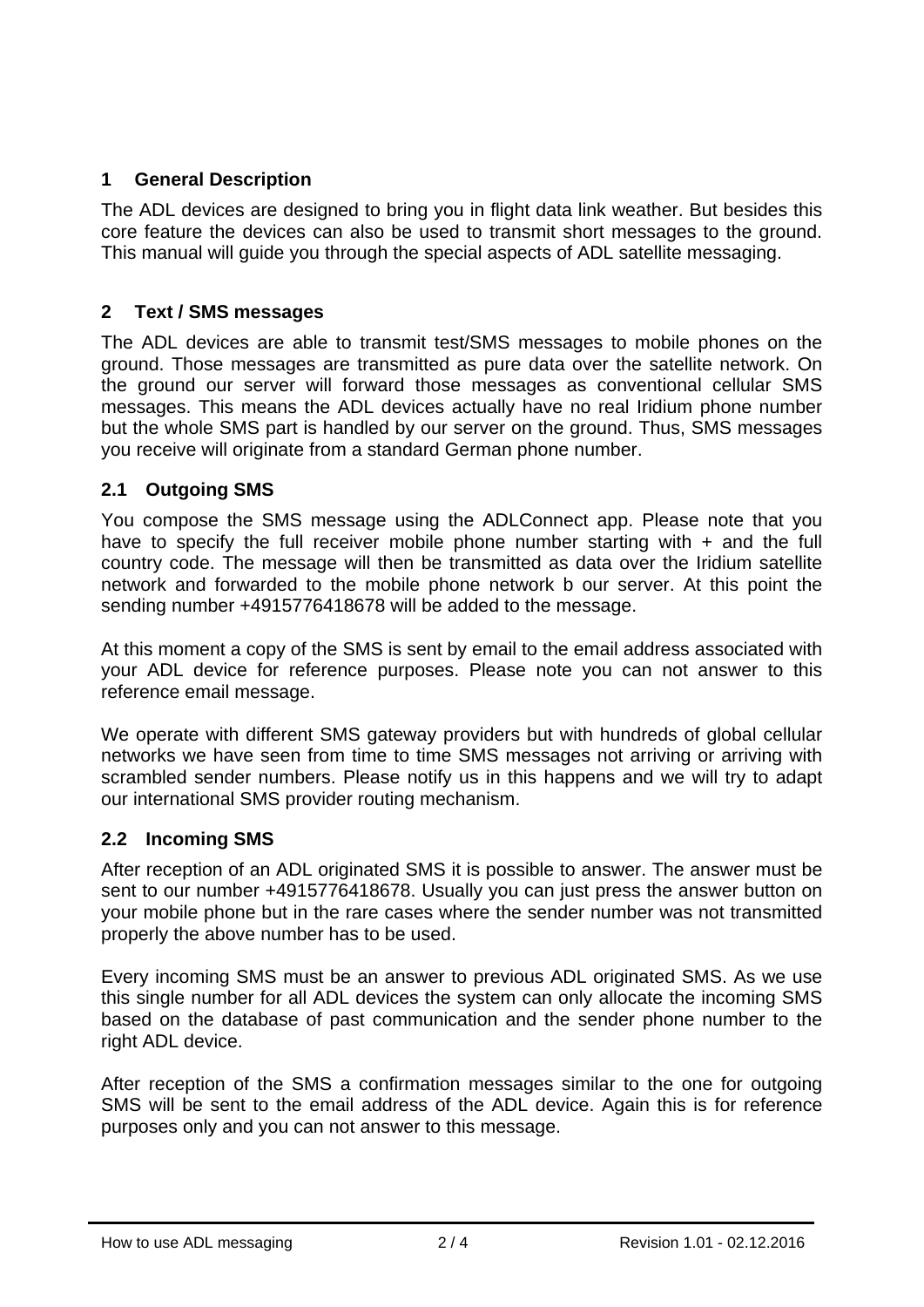Then the message is forwarded to the Iridium satellite network and received by the ADL device. If the ADL device is currently switched off the messages are stored for approximately five days. If the ADL device has got no satellite reception when the message comes in it will be transmitted at the next transmission occasion together with the next weather download or tracking update.

#### **3 Email messages**

In addition to the test /SMS messages we run an experimental email system. This will be expended in future software releases. Currently the mails are transmitted as pseudo SMS t use the existing infrastructure.

## **3.1 Outgoing Email**

Compose an SMS to our special number +999000. In the Text of the SMS enter the target email address first followed by a space and the actual message text.

The email will then be transmitted as data over the Iridium satellite network and sent of as a regular email from our server. Again a reference copy will be email to your email address.

## **3.2 Incoming Email**

To avoid SPAM and other unwanted messages the recipient can not answer to the received email directly. At the bottom of the email the recipient will find a special link which allows entering a response through a web based form. The answer is then transmitted back to the ADL system. Again you will receive an email confirmation of the incoming message.

#### **4 Air to Air Messages**

Besides SMS and email massaging you can also send messages between different ADL device in flight. You will have to know the serial number of the other ADL device. It is printed on the box or the owner can see it at the right top corner of the customer portal website when logged in.

Then the messg eis transmitted using the SMs user interface to an artificial SMS number which is #999<serial number of the target ADL device>. So for example when sending and air 2 air message to device 0123 it should be directed to +9990123.

The recipient will see the air2air number of the sending device and can answer directly. Again confrmation email or each message will be sent to the device owner for later reference.

#### **5 Outlook**

j

We are actively working on the messaging system adding new features and optimizing the user interface of the ADLConnect app. In case you need special features like sending fax messages from the ADL device etc. please contact us.